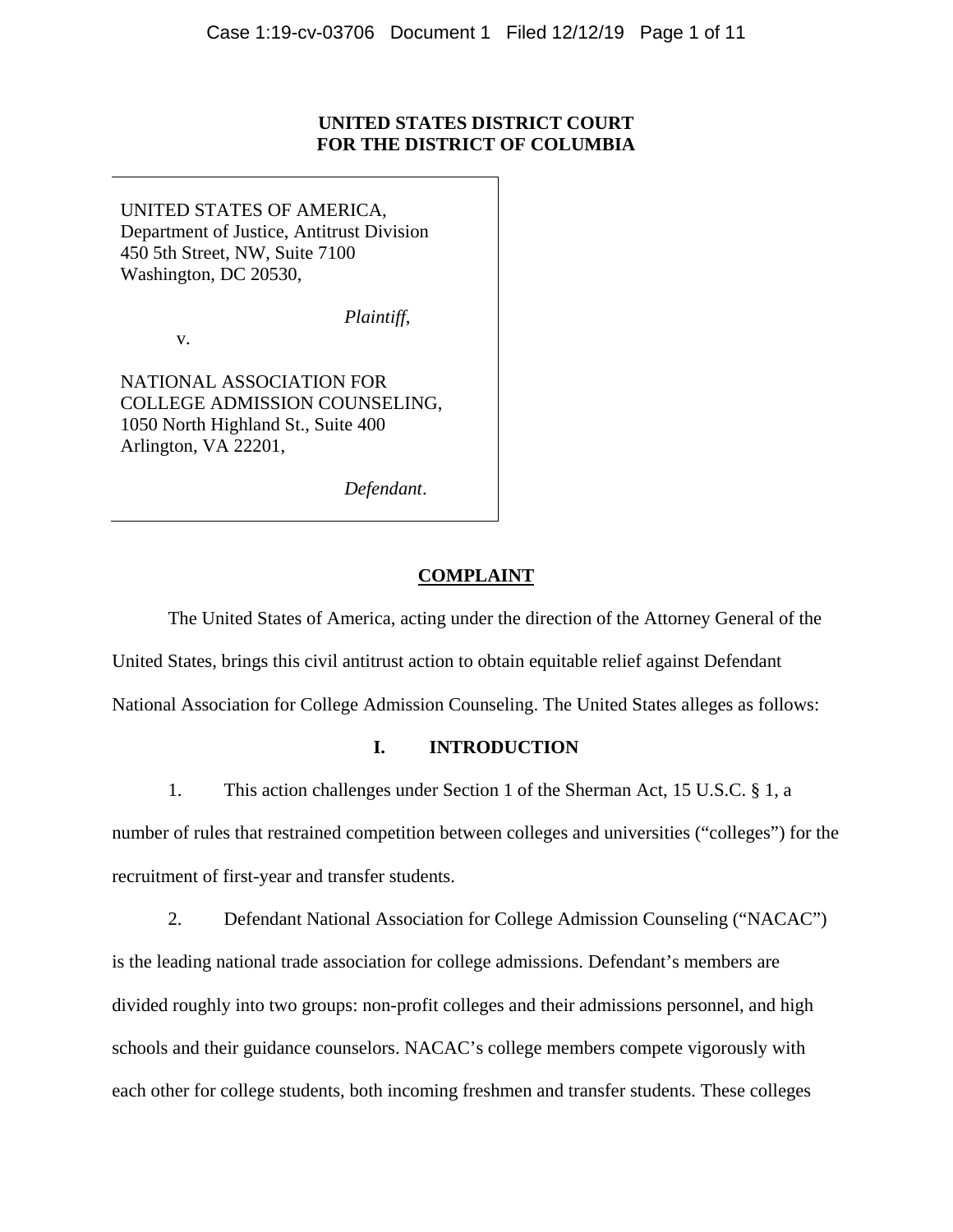#### Case 1:19-cv-03706 Document 1 Filed 12/12/19 Page 2 of 11

compete in a variety of college services, including tuition cost, majors offered, ease and cost of application, campus amenities, quality of education, reputation of the institution, and prospects for employment following graduation.

3. One condition of membership in NACAC is adherence to NACAC's Code of Ethics and Professional Practices ("CEPP" or "Ethics Rules"), which sets forth mandatory rules for how member organizations engage in college admissions. These rules are drafted, voted on, and enforced by NACAC members.

4. As part of its CEPP, NACAC includes certain rules regarding the recruitment of students by colleges. Prior to September 2019, among these rules were ones that prevented, or severely limited, colleges from (1) directly recruiting transfer students from another college, (2) offering incentives of any kind to college applicants who applied via a process known as Early Decision, and (3) recruiting incoming college freshmen after May 1 (together, "Recruiting Rules").

5. The Recruiting Rules were not reasonably necessary to any separate, legitimate procompetitive collaboration between NACAC members. As part of its CEPP, NACAC establishes many rules and regulations for its members' conduct throughout the college admissions process, including, among others, when applications may open and close, the definitions of Early Decision and Early Access, and the use of paid agents in recruiting students. Many of these rules appear to strengthen the market for college admissions. The Recruiting Rules, however, were not reasonably necessary to achieve the otherwise market-enhancing rules contained in the CEPP, and furthermore had the effect of unlawfully restraining competition among NACAC's college members, resulting in harm to college applicants and potential transfer students.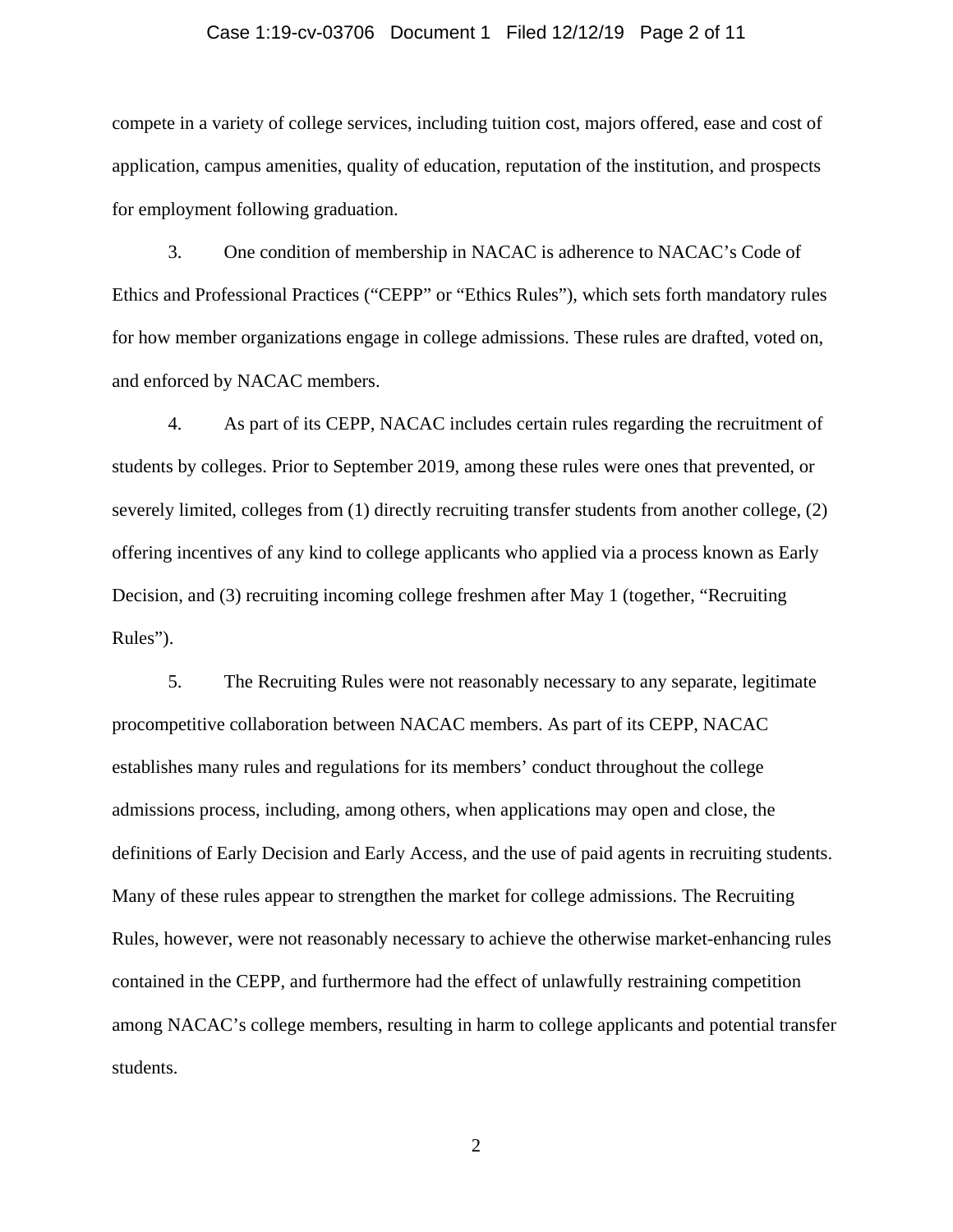# Case 1:19-cv-03706 Document 1 Filed 12/12/19 Page 3 of 11

6. By establishing and enforcing the Recruiting Rules, NACAC substantially reduced competition among colleges for college applicants and potential transfer students and deprived these consumers of the benefits that result from colleges vigorously competing for students. These Recruiting Rules, which were horizontal agreements among the schools participating in NACAC, denied American college applicants and potential transfer students access to competitive financial aid packages and benefits and restricted their opportunities to move between colleges.

7. In September 2019, NACAC members voted to remove the Recruiting Rules from the CEPP. Removal of the Recruiting Rules became effective as of the time of the vote.

8. NACAC's Recruiting Rules were unlawful restraints of trade that violated Section 1 of the Sherman Act, 15 U.S.C. § 1. The United States seeks an order prohibiting such agreements and other relief.

#### **II. JURISDICTION AND VENUE**

9. Defendant NACAC is located in, and represents members that do business in, the United States. The rules at issue affected primarily the provision of college services in the United States. The colleges that provide these college services charge significant prices to students, many of whom legally reside outside the state. The sale of college services, and the NACAC rules that affect the sale, are therefore in the flow of and substantially affect interstate commerce. The Court has subject matter jurisdiction under Section 4 of the Sherman Act, 15 U.S.C. § 4, and under 28 U.S.C. §§ 1331 and 1337, to prevent and restrain Defendant and its members from violating Section 1 of the Sherman Act, 15 U.S.C. § 1.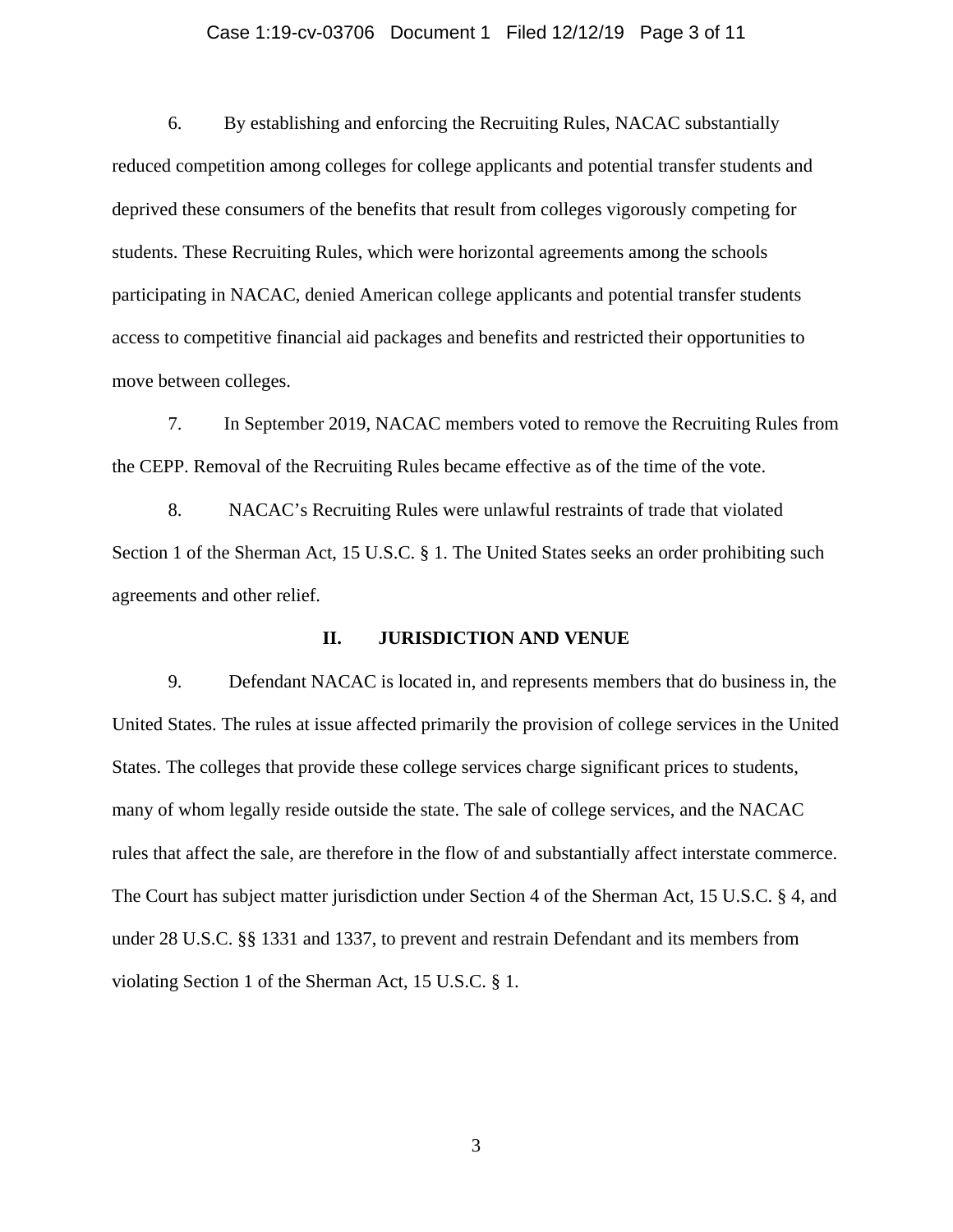10. Defendants have consented to venue and personal jurisdiction in this district. Venue is proper in this district under Section 12 of the Clayton Act, 15 U.S.C. § 22, and 28 U.S.C. § 1391.

### **III. DEFENDANT**

11. Defendant NACAC is a trade association comprised of college admissions personnel and high school guidance counselors and their respective institutions. Although NACAC does have members around the world, its principal focus is on college admissions in the United States. NACAC currently has in excess of 15,000 members, representing several thousand colleges and high schools. In addition to maintaining and enforcing the CEPP, NACAC provides educational training to members, engages in lobbying and other public outreach, and holds dozens of popular college fairs that allow colleges to meet and recruit prospective students.

### **IV. TRADE AND COMMERCE**

12. NACAC is the largest trade association focused on college admissions in the United States.

13. There is significant competition among colleges for college students, especially incoming freshmen. Colleges compete on a number of different dimensions of college services, including tuition cost, majors offered, ease and cost of application, campus amenities, quality of education, reputation of the institution, and prospects for employment following graduation. The focal point for that competition is the college admissions process.

14. Colleges employ a number of competitive tactics to encourage students to apply for admission to, and ultimately attend, their institutions. Colleges typically heavily advertise to prospective applicants, including by sending physical and electronic mailings, by participating in college fairs, and by direct solicitation on high school campuses. Competition, however, does not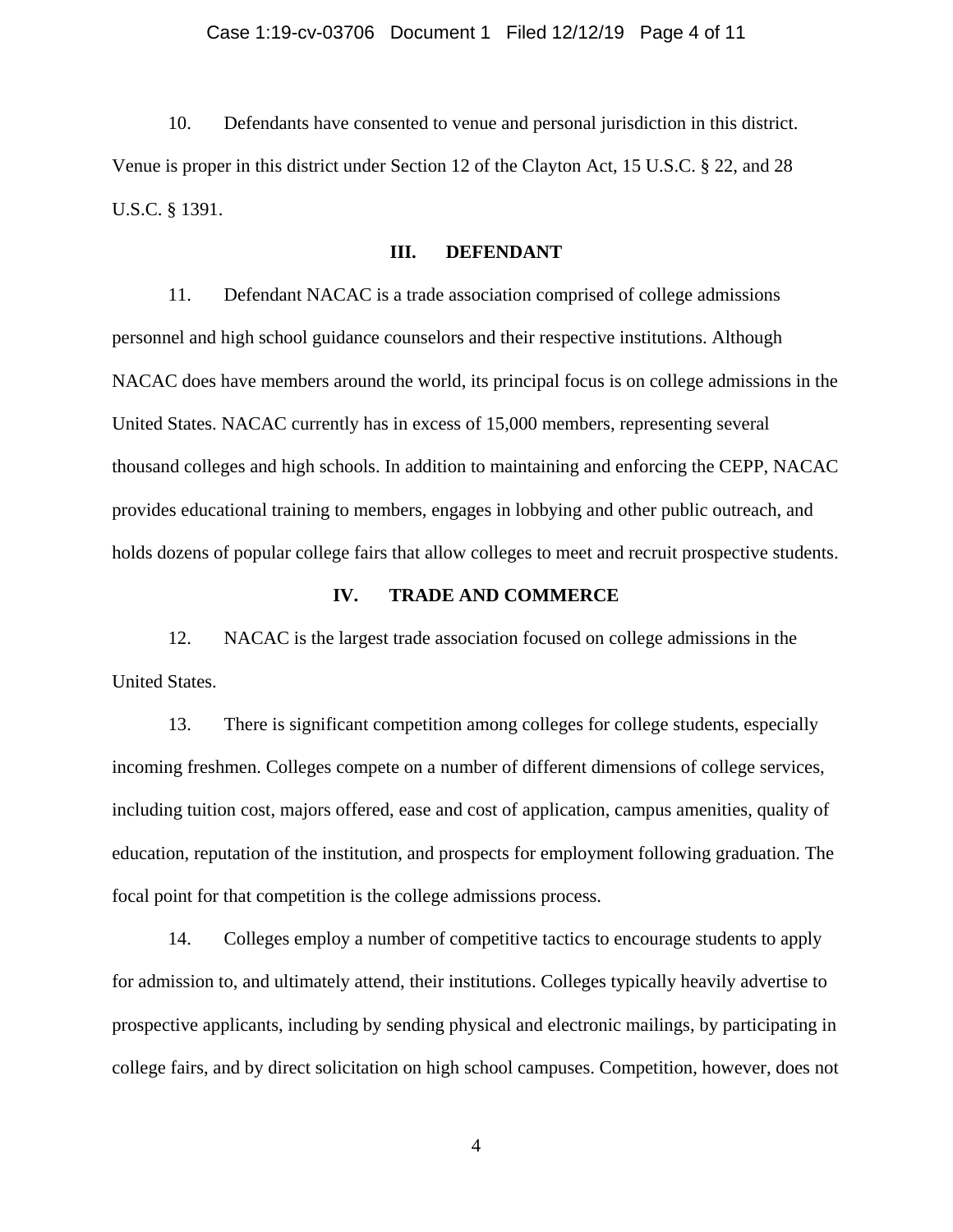# Case 1:19-cv-03706 Document 1 Filed 12/12/19 Page 5 of 11

end there. If a prospective student is accepted by more than one college, there is typically a competitive negotiation between the student and each college over the financial aid package offered to the student. Additionally, if a college has not met its enrollment goals by the summer before school begins, it often will reach back out to prospective students to make a competitive pitch to entice the student to commit to enrolling at the college in the fall. Finally, even after classes begin, many colleges advertise college transfer programs that allow students to move from one college to another between semesters.

15. In competitive circumstances, colleges would compete vigorously for students to purchase their college services. This competition benefits students because it lowers the cost of attendance and increases the incentive that the colleges have to provide high quality or innovative services. Competition also improves an applicant's ability to negotiate for a better financial aid package with the college. Defendant's Recruiting Rules, however, blunted several avenues of competition for students and disrupted the normal competitive mechanisms that would otherwise apply.

#### **V. THE UNLAWFUL RULES**

16. For decades, NACAC has had a set of rules governing the college admissions process for its members. Historically, some of the rules were mandatory for all members, and others were voluntary "best practices." In 2017, NACAC members voted to reformulate the mandatory rules into the 2017 CEPP. The CEPP rules are mandatory for all NACAC members, which includes most non-profit colleges and universities in the United States, and also for any non-member institutions that participate in NACAC's college fairs. Accordingly, agreeing to NACAC membership, or agreeing to participate in a NACAC college fair, is equivalent to agreeing with other members or college fair participants to execute on the restrictions in the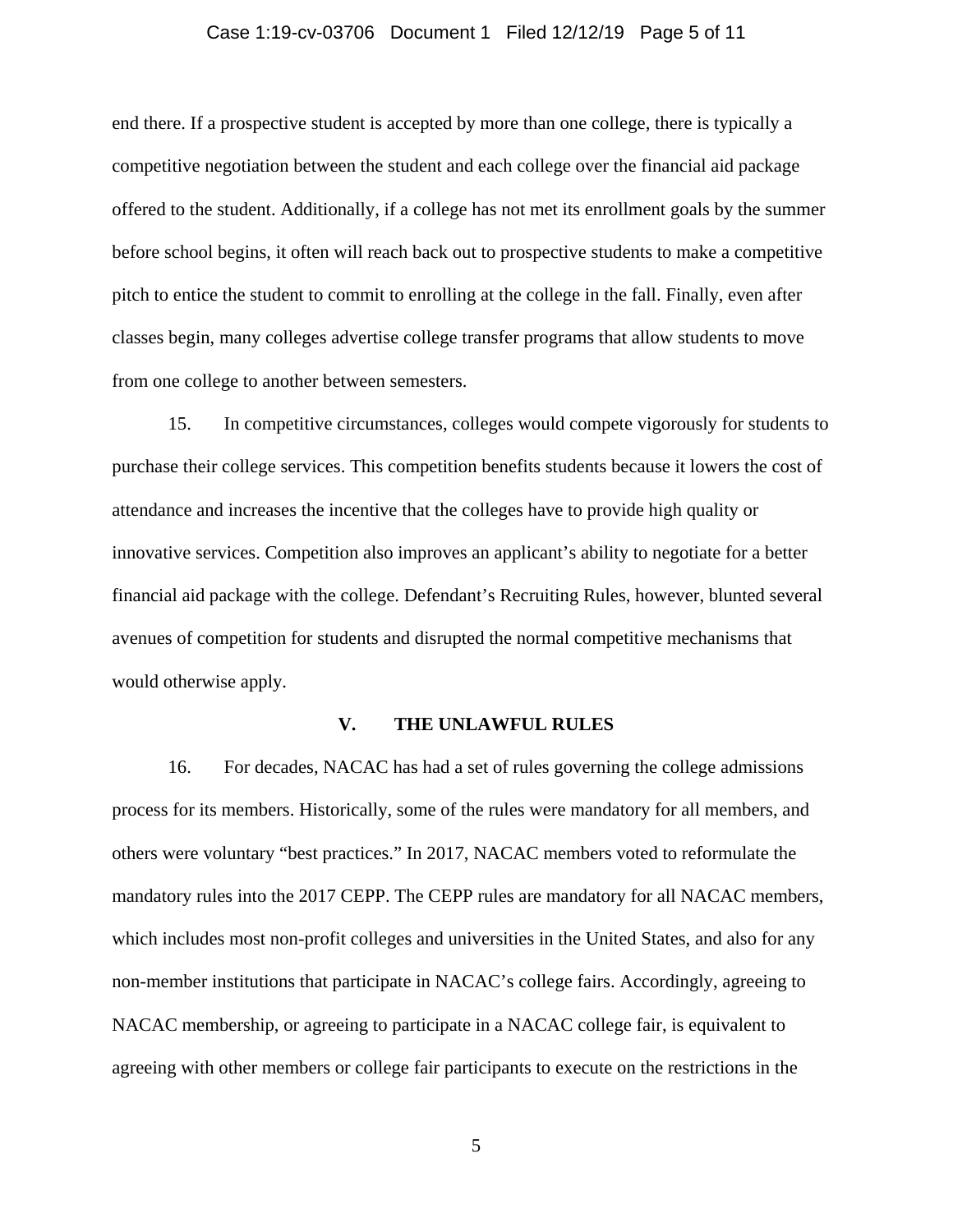#### Case 1:19-cv-03706 Document 1 Filed 12/12/19 Page 6 of 11

CEPP. The 2017 CEPP governs many aspects of the college admissions process for its members, including, most relevant to this action, the recruitment of students.

17. The 2017 CEPP included several rules that unreasonably restricted some of the ways in which colleges recruited incoming freshmen and transfer students. The three Recruiting Rules at issue in this case are (1) the Transfer Student Recruiting Rule, (2) the Early Decision Incentives Rule, and (3) the First-Year Undergraduate Recruiting Rule. While the CEPP certainly included rules and regulations that were aimed at, and actually do, increase competitiveness between schools and ease the burden of students applying to college, these Recruiting Rules were not reasonably necessary to those procompetitive rules or any other separate, legitimate business transaction or collaboration between NACAC's members. Prior to the 2017 CEPP, virtually identical rules were voted on and included in earlier NACAC rules and have been in place for years.

### **A. Transfer Student Recruiting Rule**

18. The Transfer Student Recruiting Rule was codified at paragraph II.D.5 of the 2017 CEPP and instructed that, "[c]olleges must not solicit transfer applications from a previous year's applicant or prospect pool unless the students have themselves initiated a transfer inquiry or the college has verified prior to contacting the students that they are either enrolled at a college that allows transfer recruitment from other colleges or are not currently enrolled in a college."

19. The Transfer Student Recruiting Rule acted as a ban on affirmatively recruiting transfer students, unduly restraining competition for transfer students amongst colleges. Without this opportunity for colleges to compete, potential transfer students may be unaware of transfer opportunities that may provide them lower priced or higher quality college services.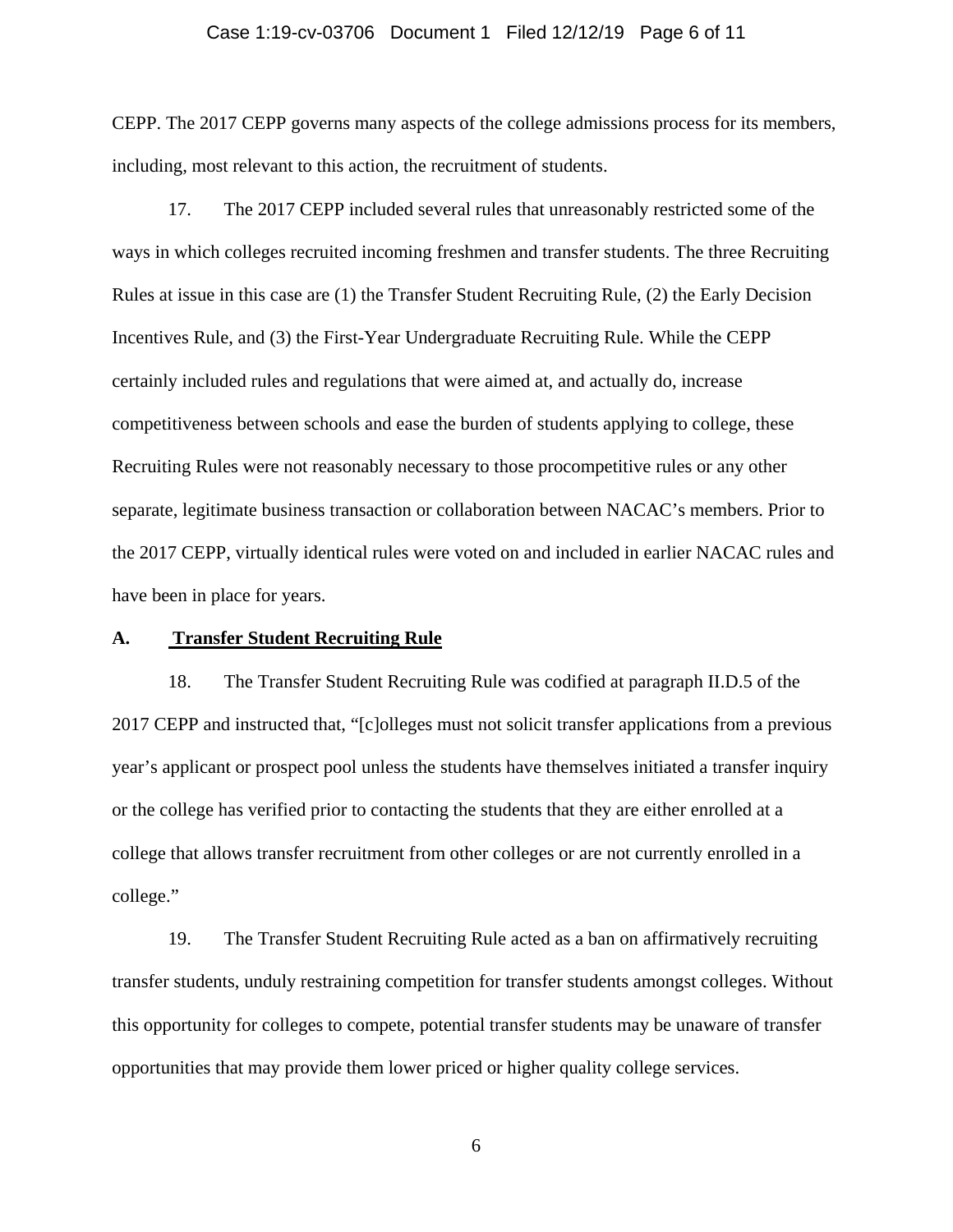#### Case 1:19-cv-03706 Document 1 Filed 12/12/19 Page 7 of 11

20. Absent the Transfer Student Recruiting Rule, colleges can engage in significantly more recruitment of transfer students through direct solicitation or otherwise. Furthermore, colleges will likely seek to provide better experiences to their existing student base in order to retain them in the face of increased competition for transfers.

### **B. Early Decision Incentives Rule**

21. The Early Decision Incentives Rule was codified at paragraph II.A.3.a.vi of the 2017 CEPP and provided that "[c]olleges must not offer incentives exclusive to students applying or admitted under an Early Decision application plan. Examples of incentives include the promise of special housing, enhanced financial aid packages, and special scholarships for Early Decision admits."

22. NACAC defined Early Decision in the 2017 CEPP as an application plan where "[s]tudents commit to a first-choice college and, if admitted, agree to enroll and withdraw their other college applications." The Early Decision application plan is akin to an exclusive contract in any other industry. In this case, the student foregoes the opportunity to consider the competitive offers of other institutions in exchange for an early decision on acceptance. Colleges thus stand as direct competitors for Early Decision applicants, because those applicants are far more likely, if accepted, to attend the college. This results in an increased yield, which is the percentage of accepted applicants that choose to attend the college. Yield is critically important to colleges—overestimating expected yield can lead to less students attending than anticipated (thus lowering total tuition received), which could force the college to cut classes or layoff staff. The increased yield from Early Decision applicants is financially significant to colleges.

23. The Early Decision Incentives Rule explicitly limited the scope of competition for Early Decision students by removing the ability of colleges to incent students financially or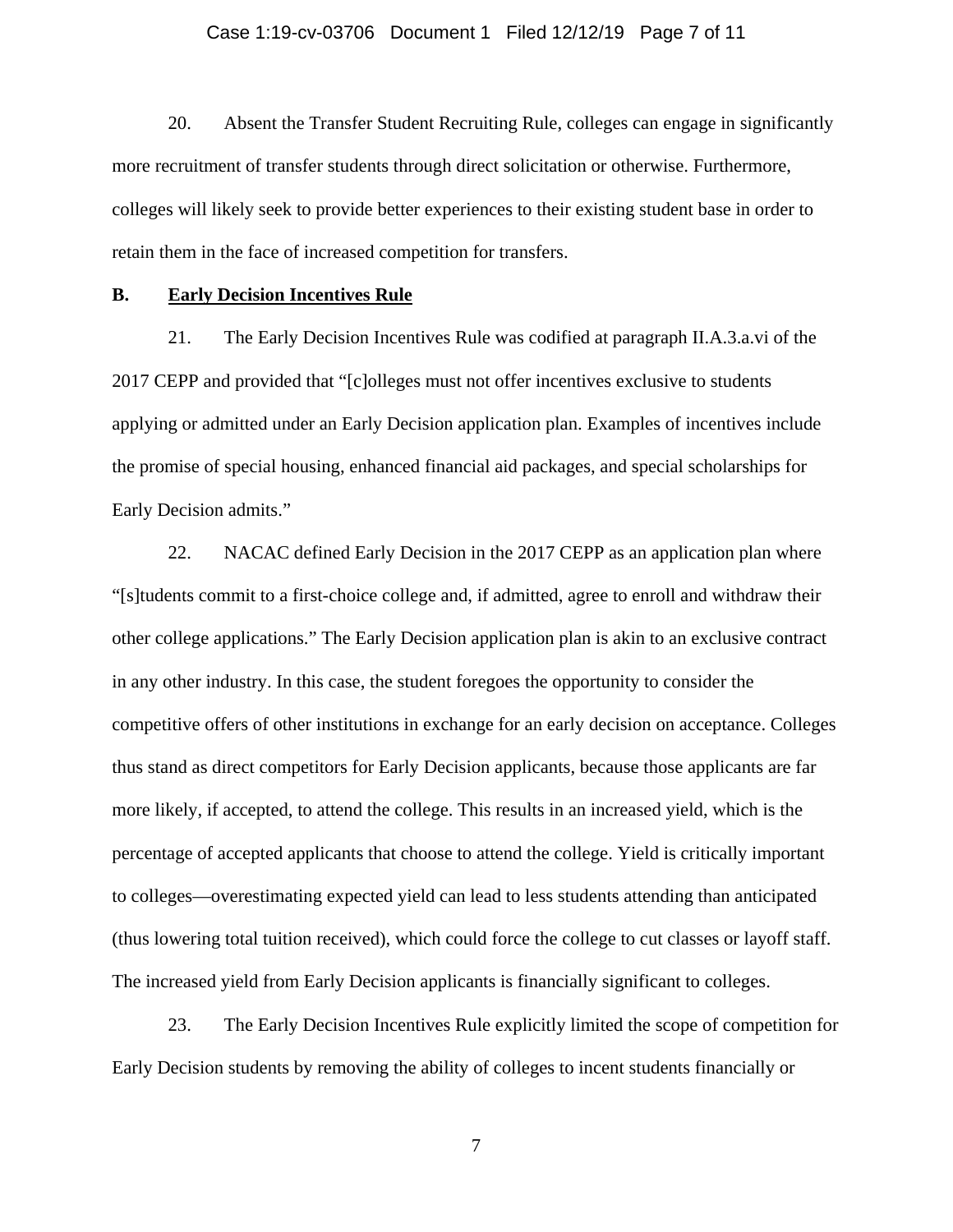#### Case 1:19-cv-03706 Document 1 Filed 12/12/19 Page 8 of 11

otherwise. At base, the only form of payment an institution may provide in exchange for the exclusive contract with an applicant is the early decision itself. The rule prohibited all other forms of competition specifically targeted at particular Early Decision applicants.

24. Absent the Early Decision Incentives Rule, colleges are free to use any number of competitive levers to more aggressively recruit students. Some institutions may prefer to offer only the early decision, while others might compete more aggressively, such as by offering scholarships, preferential housing, or early course registration for those admitted under Early Decision.

#### **C. First-Year Undergraduate Recruiting Rule**

25. The First-Year Undergraduate Recruiting Rule was codified at paragraph II.B.5 of the 2017 CEPP and required that, among other things, "[c]olleges will not knowingly recruit or offer enrollment incentives to students who are already enrolled, registered, have declared their intent, or submitted contractual deposits to other institutions." Furthermore, while the rule allowed colleges to "contact students who have neither deposited nor withdrawn their applications to let them know that they have not received a response from them," it also commanded that schools could "neither offer nor imply additional financial aid or other incentives" were available unless the student had "affirmed that they [had] not deposited elsewhere and [were] still interested in discussing fall enrollment."

26. The First-Year Undergraduate Recruiting Rule imposed significant restraints on a college's ability to recruit students. The rule created an arbitrary deadline of May 1 for all colleges to cease improving their recruitment offers to students, even though many students do not decide on a college until well after May 1 and many colleges therefore can reallocate resources to make better offers after May 1. Furthermore, the rule imposed significant hurdles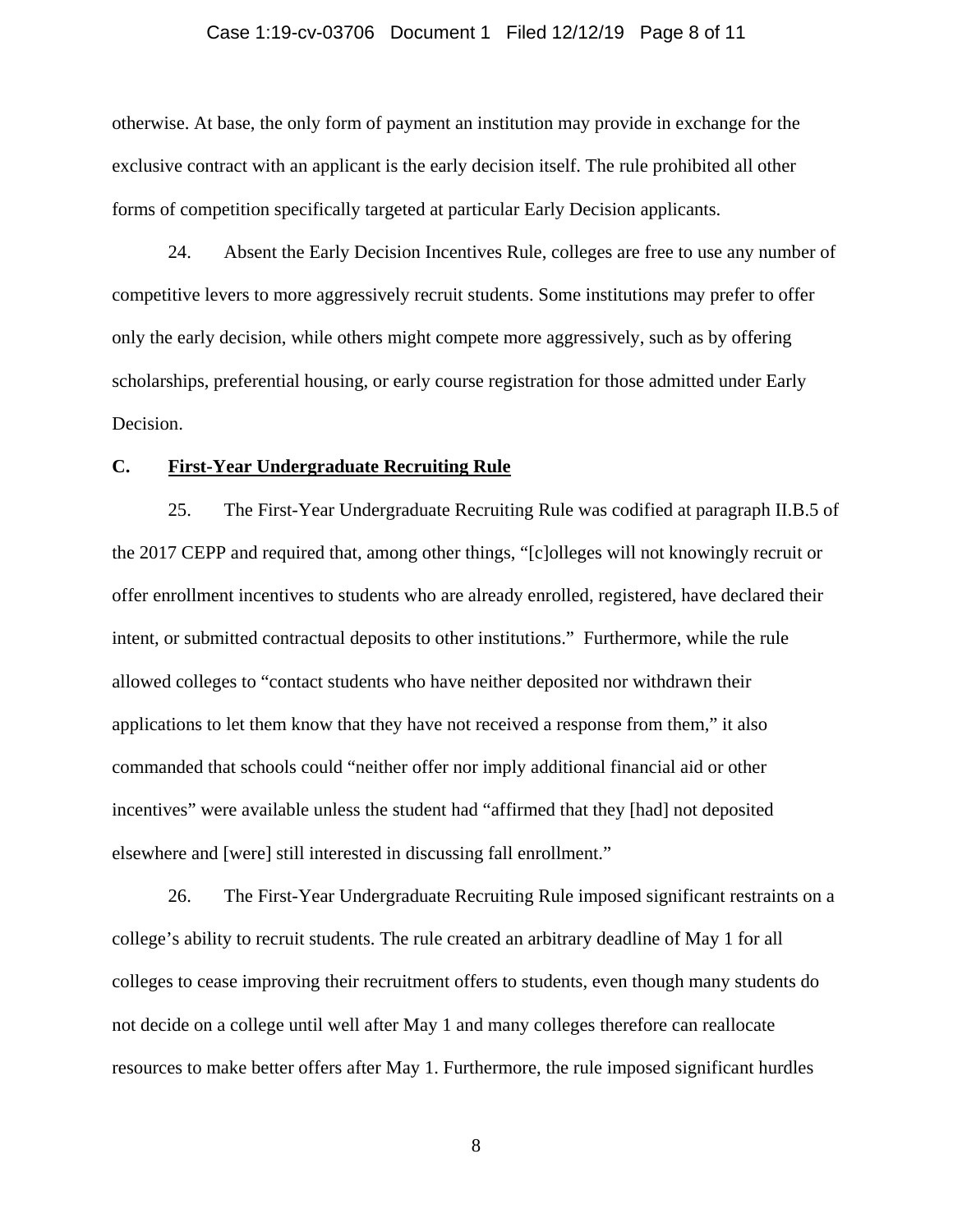# Case 1:19-cv-03706 Document 1 Filed 12/12/19 Page 9 of 11

before a college could improve its offer to a prospective student, requiring that the student first affirm *both* that they "[had] not deposited elsewhere" and were "still interested in discussing fall enrollment." By directly limiting the ability of colleges to improve their offers to students, the First-Year Undergraduate Recruiting Rule operated as a significant restraint on competition.

27. The arbitrariness of the May 1 deadline was fully highlighted by the recognized exception to the rule "when students are admitted from a wait list." Section II.C of the CEPP regulates institutions' use of wait lists and explicitly authorizes schools to accept students off of a wait list as late as August 1, even when those students have already committed to attend another school. NACAC thus allows for vigorous competition over a student already committed to another school when a change in circumstances frees up a spot for a student on the wait list. The change in circumstances that free up additional resources to make a better offer is not conceptually distinct, but the rules explicitly allowed the former and prohibited the latter, restricting an opportunity for students to benefit from the sorting process.

28. Absent the First-Year Undergraduate Recruiting Rule, institutions are free to continue to improve their offers to students after May 1, to the benefit of those students. If students have made up their minds about their school of choice, or are otherwise insensitive to the change in circumstances, they can simply reject any further offers received from other schools. For students who may change their minds due to a more beneficial offer, continued recruitment can only work to their benefit.

### **VI. VIOLATION ALLEGED**

29. Defendant's college members are direct competitors in college services and compete vigorously for students. Defendant coordinated and enforced an anticompetitive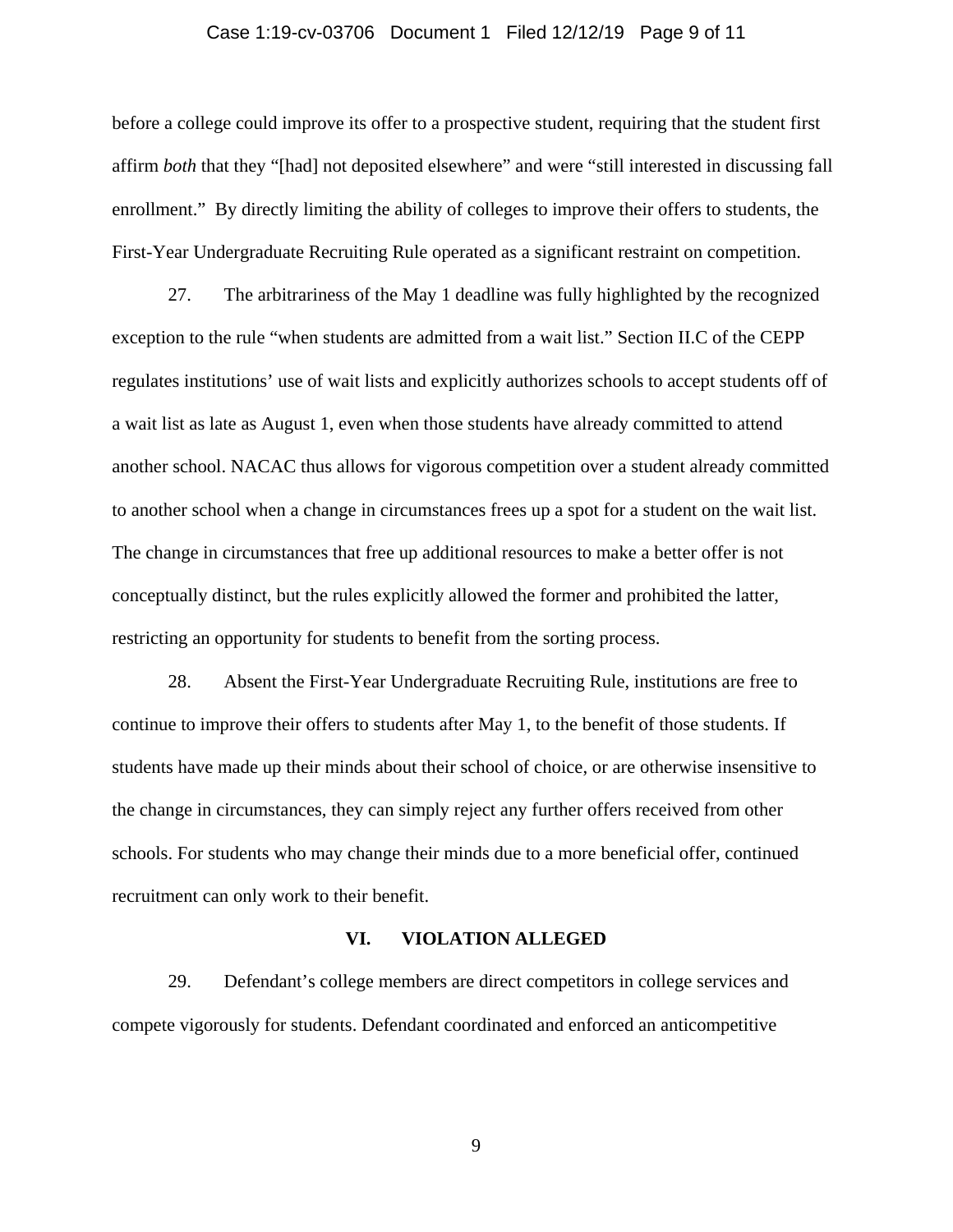#### Case 1:19-cv-03706 Document 1 Filed 12/12/19 Page 10 of 11

agreement that restrained colleges from improving their offers or otherwise competing vigorously to be selected by students in the college admissions process.

30. Defendant's Recruiting Rules eliminated significant forms of competition to attract students. These rules, which were horizontal agreements between NACAC's college members, denied college applicants and potential transfer students access to potentially better financial aid packages and benefits and restricted their opportunities to move between colleges that offered superior services.

31. Accordingly, Defendant's Recruiting Rules constituted unreasonable restraints of trade in violation of Section 1 of the Sherman Act, 15 U.S.C. § 1.

#### **VII. REQUEST FOR RELIEF**

- 32. The United States requests that this Court:
	- (a) adjudge and decree that Defendant's Recruiting Rules are unreasonable restraints of trade and interstate commerce in violation of Section 1 of the Sherman Act;
	- (b) enjoin and restrain Defendant from enforcing or adhering to any Recruiting Rules that unreasonably restrict competition for students;
	- (c) permanently enjoin and restrain Defendant from establishing similar rules in the future, except as prescribed by the Court;
	- (d) award the United States such other relief as the Court may deem just and proper to redress and prevent recurrence of the alleged violations and to dissipate the anticompetitive effects of the illegal agreements entered into by Defendant; and
	- (e) award the United States the costs of this action.